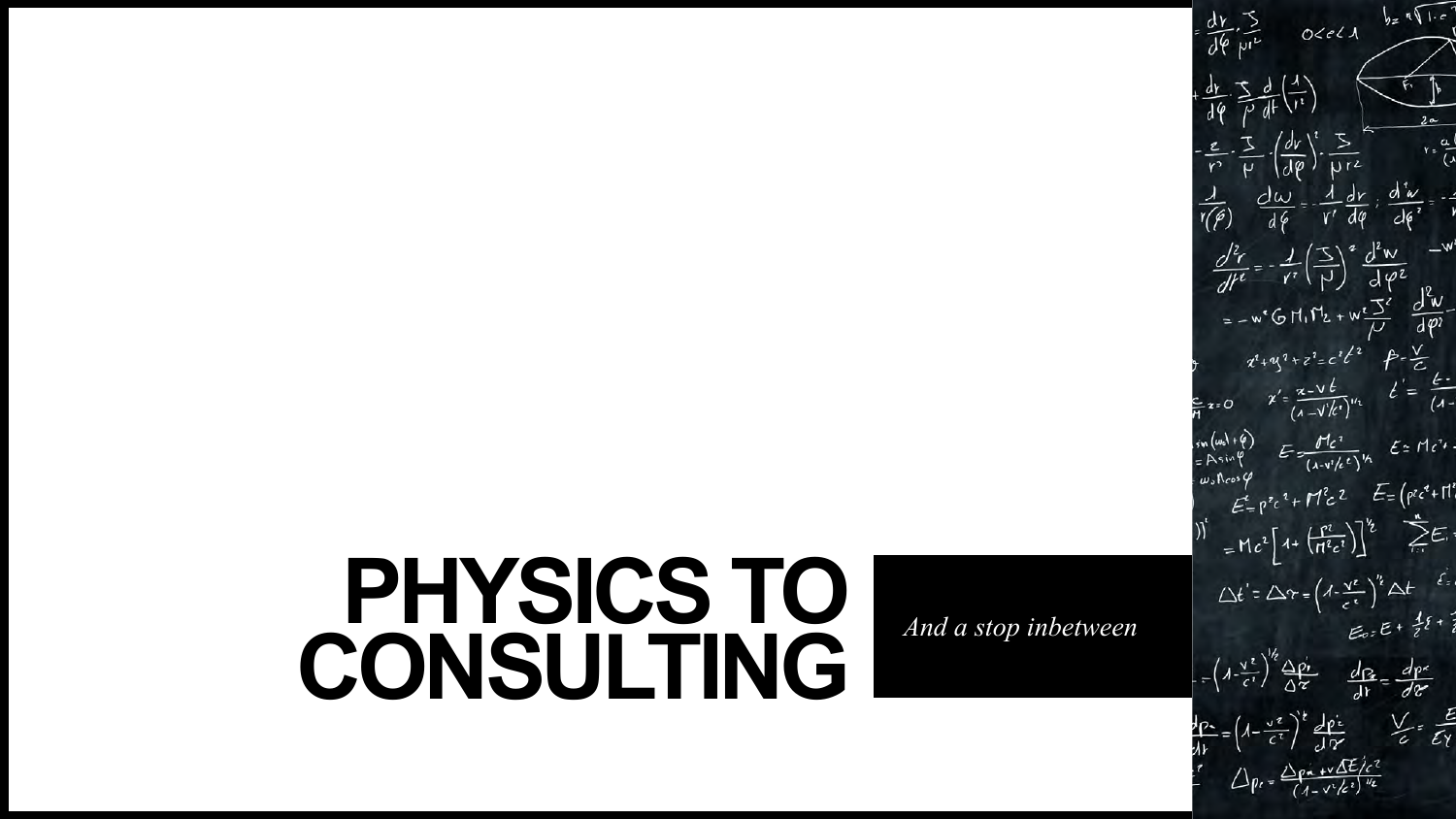## **BACKGROUND**

## **B.S. in Physics in 2016**

- Comprehensive Track
- Minor in Applied Math
- Research Assistant in Xu Lab
	- Low Dimensional Quantum Optoelectronic Research Group
- Research Assistant at the Molecular Analysis Facility(MAF)
	- Learned about Electron Microscopy

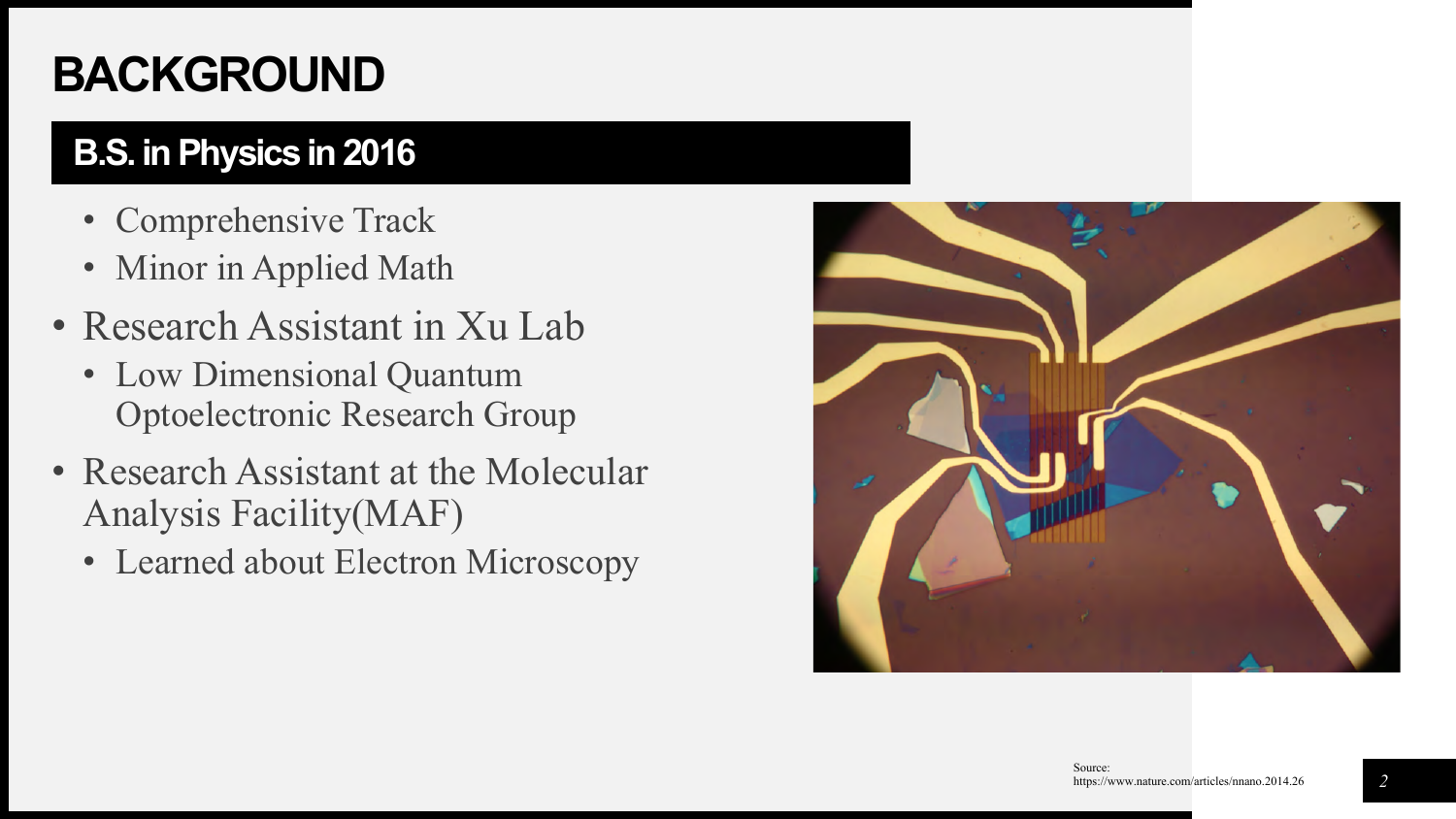# **ALLEN INSTITUTE FOR BRAIN SCIENCE**

### **Systems Design Engineer**

- Day to day: Built and maintained six custom transmission electron microscopes
- Systems engineering is...
	- An **interdisciplinary** field that focuses on how to design and manage complex systems over their life cycles
	- It utilizes systems thinking principles to organize this body of knowledge



*3*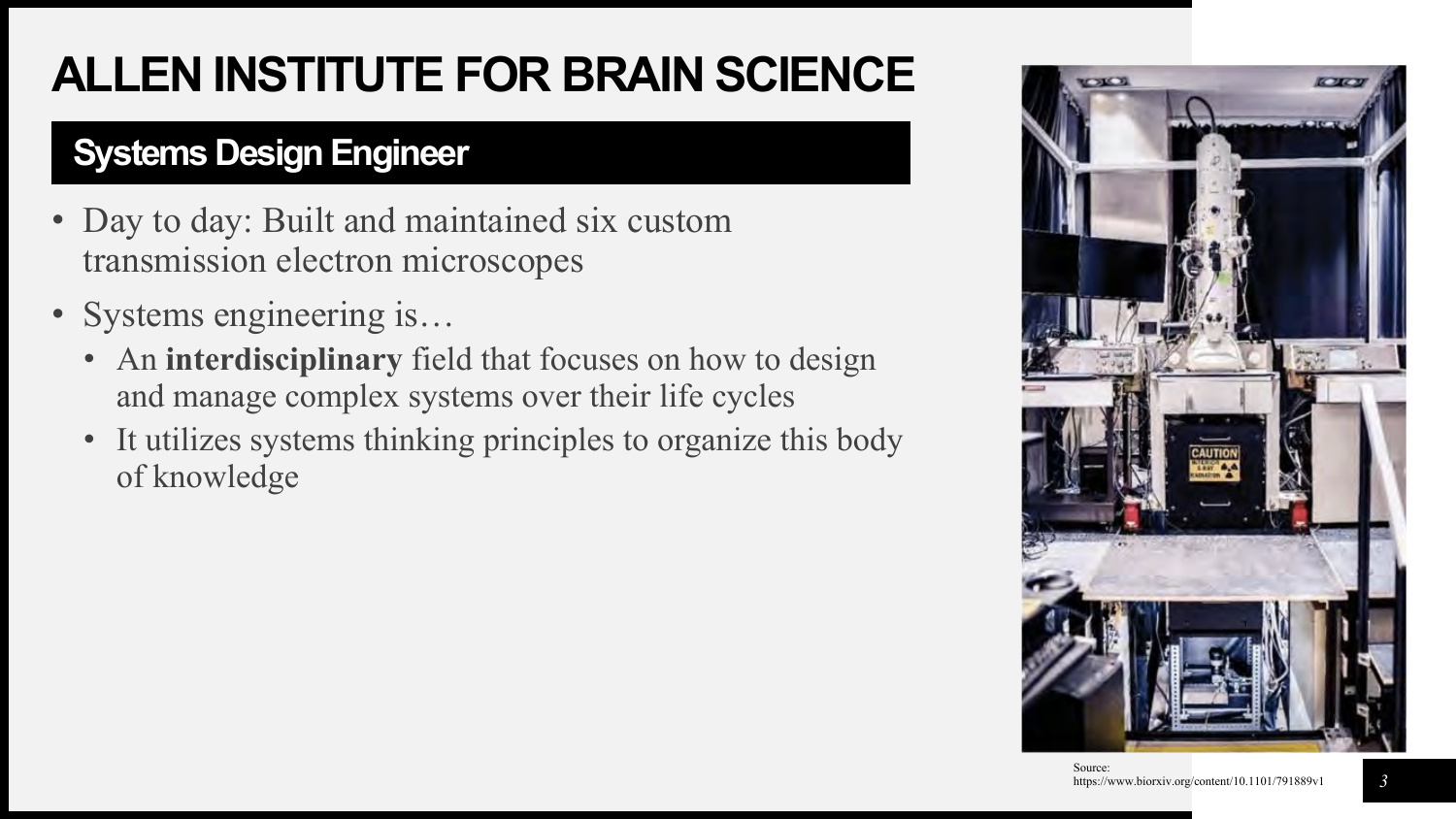## **ARCADIS – DESIGN & CONSULTANCY FOR NATURAL AND BUILT ASSETS**

#### **Management Consultant | Project Manager**

- Day to day: Help manage a team of consultants implement commercial enterprise-wise environmental health safety, sustainability, risk and operational excellence software to our clients
- Consulting is...

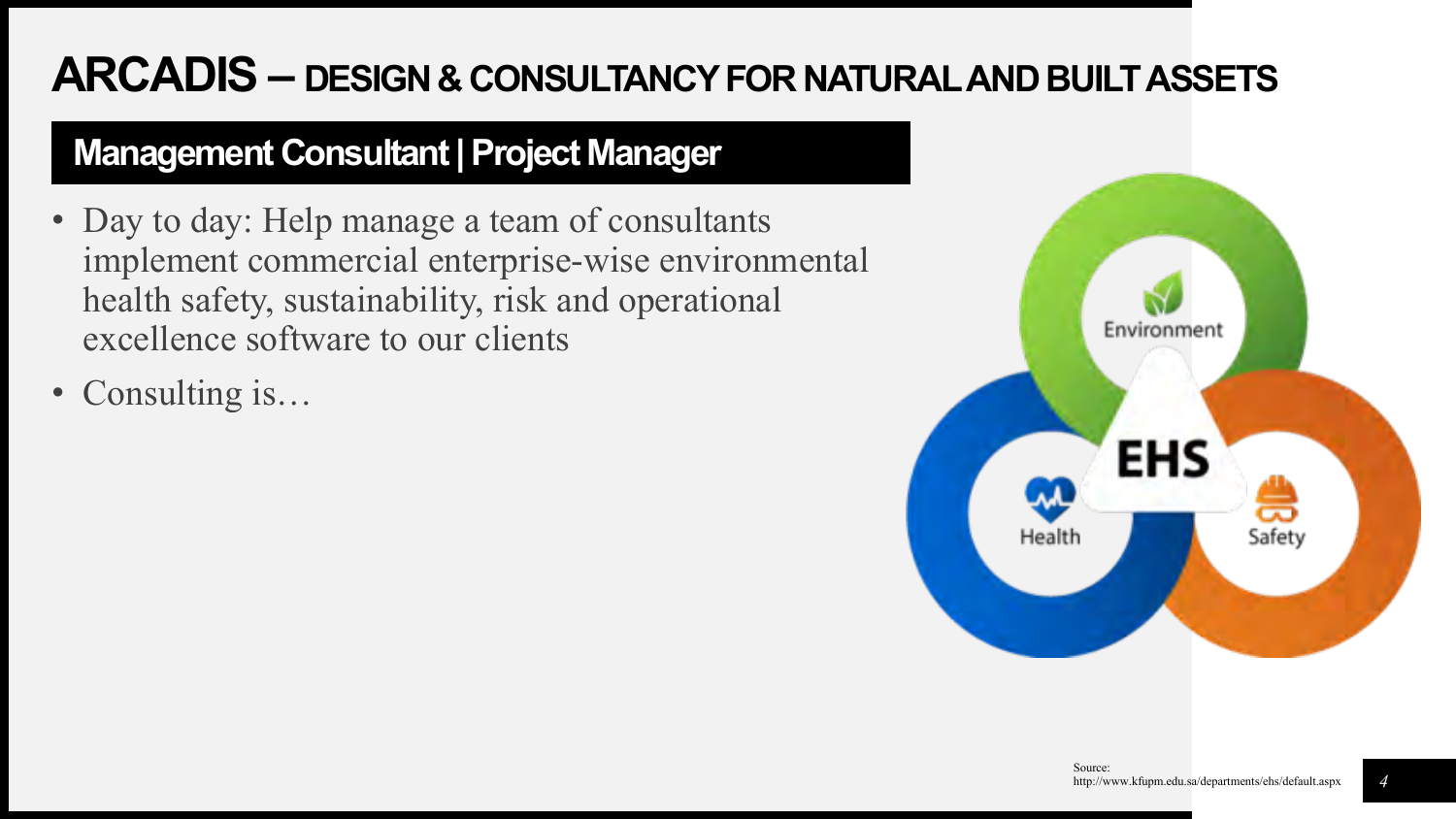# **DEFINITION OF CONSULTING**

Help people **solve problems** and move from their current state to their desired state.

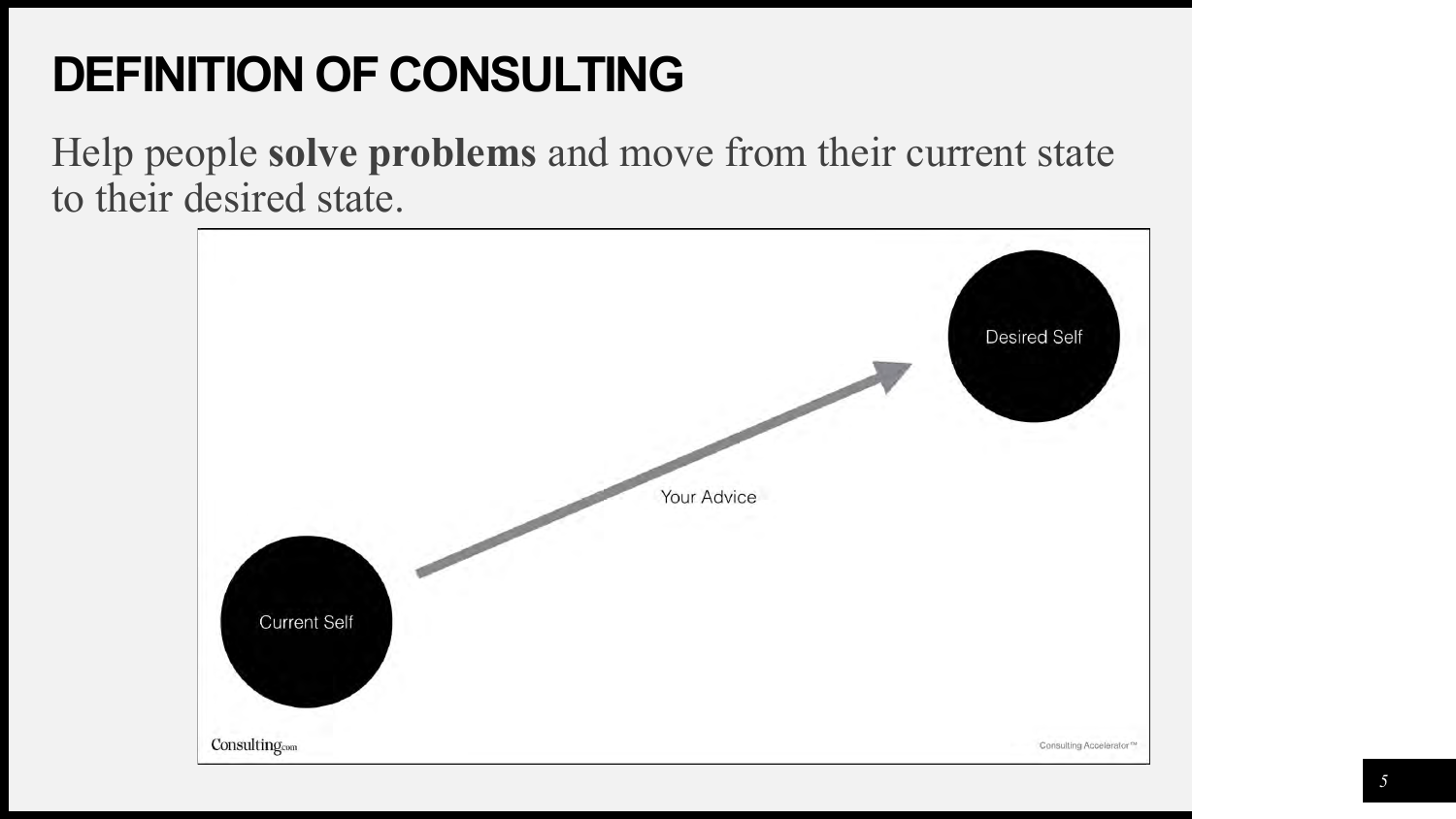## **HOW DOES THIS RELATE BACK TO PHYSICS?**

- Physics Something moves from one state to another and something happens
	- An apple falling from a tree
	- An electron moving from an excited state to a ground state



by Frits Ahlefeld